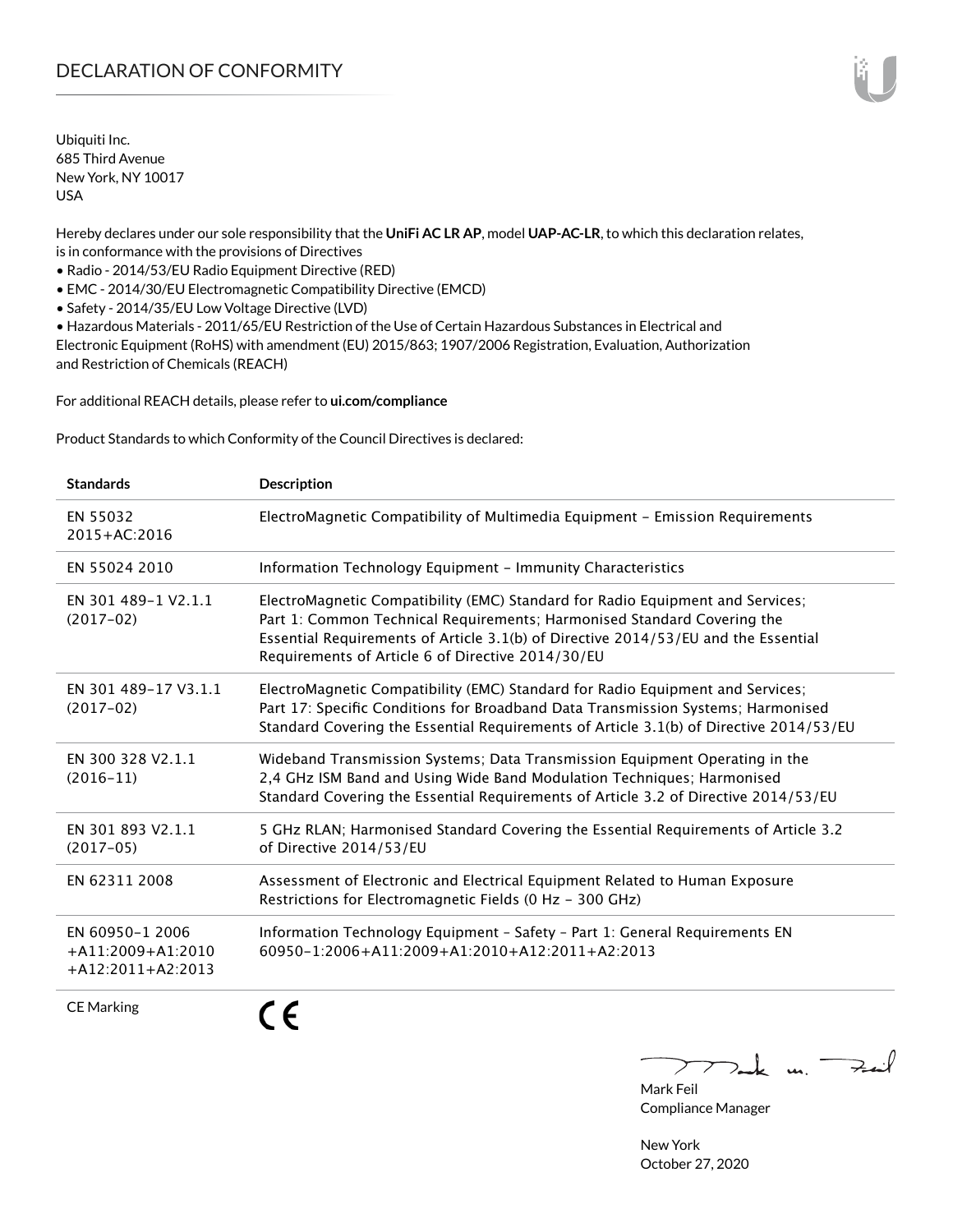# **UAP-AC-LR**

#### **български** [Bulgarian]

С настоящото Ubiquiti декларира, че това устройство UAP-AC-LR е в съответствие със съществените изисквания и други приложими разпоредби на Директиви 2014/53/EC, 2014/30/ЕС, 2014/35/ЕС.

## **Hrvatski** [Croatian]

Ubiquiti ovim putem izjavljuje da je ovaj uređaj UAP-AC-LR sukladan osnovnim zahtjevima i ostalim bitnim odredbama Direktiva 2014/53/EU, 2014/30/EU, 2014/35/EU.

## **Čeština** [Czech]

Ubiquiti tímto prohlašuje, že toto UAP-AC-LR zařízení, je ve shodě se základními požadavky a dalšími příslušnými ustanoveními směrnic 2014/53/EU, 2014/30/EU, 2014/35/EU.

## **Dansk** [Danish]

Hermed, Ubiquiti, erklærer at denne UAP-AC-LR enhed, er i overensstemmelse med de væsentlige krav og øvrige relevante krav i direktiver 2014/53/EU, 2014/30/EU, 2014/35/ EU.

## **Nederlands** [Dutch]

Hierbij verklaart Ubiquiti, dat deze UAP-AC-LR apparaat, in overeenstemming is met de essentiële eisen en de andere relevante bepalingen van richtlijnen 2014/53/EU, 2014/30/EU, 2014/35/EU.

### **English**

Hereby, Ubiquiti, declares that this UAP-AC-LR device, is in compliance with the essential requirements and other relevant provisions of Directives 2014/53/EU, 2014/30/EU, 2014/35/EU.

### **Eesti keel** [Estonian]

Käesolevaga Ubiquiti kinnitab, et antud UAP-AC-LR seade, on vastavus olulistele nõuetele ja teistele asjakohastele sätetele direktiivide 2014/53/EL, 2014/30/EL, 2014/35/EL.

### **Suomi** [Finnish]

Täten Ubiquiti vakuuttaa, että tämä UAP-AC-LR laite, on yhdenmukainen olennaisten vaatimusten ja muiden sitä koskevien direktiivien 2014/53/EU, 2014/30/EU, 2014/35/ EU.

## **Français** [French]

Par la présente Ubiquiti déclare que l'appareil UAP-AC-LR, est conforme aux exigences essentielles et aux autres dispositions pertinentes des directives 2014/53/UE, 2014/30/ UE, 2014/35/UE.

## **Deutsch** [German]

Hiermit erklärt Ubiquiti, dass sich dieses UAP-AC-LR Gerät, in Übereinstimmung mit den grundlegenden Anforderungen und den anderen relevanten Vorschriften der Richtlinien 2014/53/EU, 2014/30/EU, 2014/35/EU befindet.

## **Ελληνικά** [Greek]

Δια του παρόντος, Ubiquiti, δηλώνει ότι αυτή η συσκευή UAP-AC-LR, είναι σε συμμόρφωση με τις βασικές απαιτήσεις και τις λοιπές σχετικές διατάξεις των οδηγιών 2014/53/EE, 2014/30/EE, 2014/35/EE.

### **Magyar** [Hungarian]

Ezennel Ubiquiti kijelenti, hogy ez a UAP-AC-LR készülék megfelel az alapvető követelményeknek és más vonatkozó 2014/53/EU, 2014/30/EU, 2014/35/EU irányelvek rendelkezéseit.

## **Íslenska** [Icelandic]

Hér, Ubiquiti, því yfir að þetta UAP-AC-LR tæki er í samræmi við grunnkröfur og önnur viðeigandi ákvæði tilskipana 2014/53/ESB, 2014/30/ESB, 2014/35/ESB.

### **Italiano** [Italian]

Con la presente, Ubiquiti, dichiara che questo dispositivo UAP-AC-LR, è conforme ai requisiti essenziali ed alle altre disposizioni pertinenti delle direttive 2014/53/UE, 2014/30/UE, 2014/35/UE.

### **Latviešu valoda** [Latvian]

Ar šo, Ubiquiti, deklarē, ka UAP-AC-LR ierīce, ir saskaņā ar būtiskajām prasībām un citiem attiecīgiem noteikumiem Direktīvās 2014/53/ES, 2014/30/ES, 2014/35/ES.

### **Lietuvių kalba** [Lithuanian]

Ubiquiti deklaruoja, kad šis UAP-AC-LR įrenginys atitinka esminius reikalavimus ir kitas 2014/53/ES, 2014/30/ES, 2014/35/ES Direktyvų nuostatas.

### **Malti** [Maltese]

Hawnhekk, Ubiquiti, tiddikjara li dan il-mezz UAP-AC-LR huwa konformi mar-rekwiżiti essenzjali u dispożizzjonijiet rilevanti oħrajn ta 'Direttivi 2014/53/UE, 2014/30/UE, 2014/35/UE.

### **Norsk** [Norwegian]

Herved Ubiquiti, erklærer at denne UAP-AC-LR enheten, er i samsvar med de grunnleggende kravene og andre relevante bestemmelser i direktivene 2014/53/EU, 2014/30/ EU, 2014/35/EU.

### **Polski** [Polish]

Niniejszym, Ubiquiti, oświadcza, że urządzenie UAP-AC-LR, jest zgodny z zasadniczymi wymaganiami oraz pozostałymi stosownymi postanowieniami Dyrektyw 2014/53/UE, 2014/30/UE, 2014/35/UE.

### **Português** [Portuguese]

Ubiquiti declara que este dispositivo UAP-AC-LR, está conforme com os requisitos essenciais e outras disposições das Directivas 2014/53/UE, 2014/30/UE, 2014/35/UE.